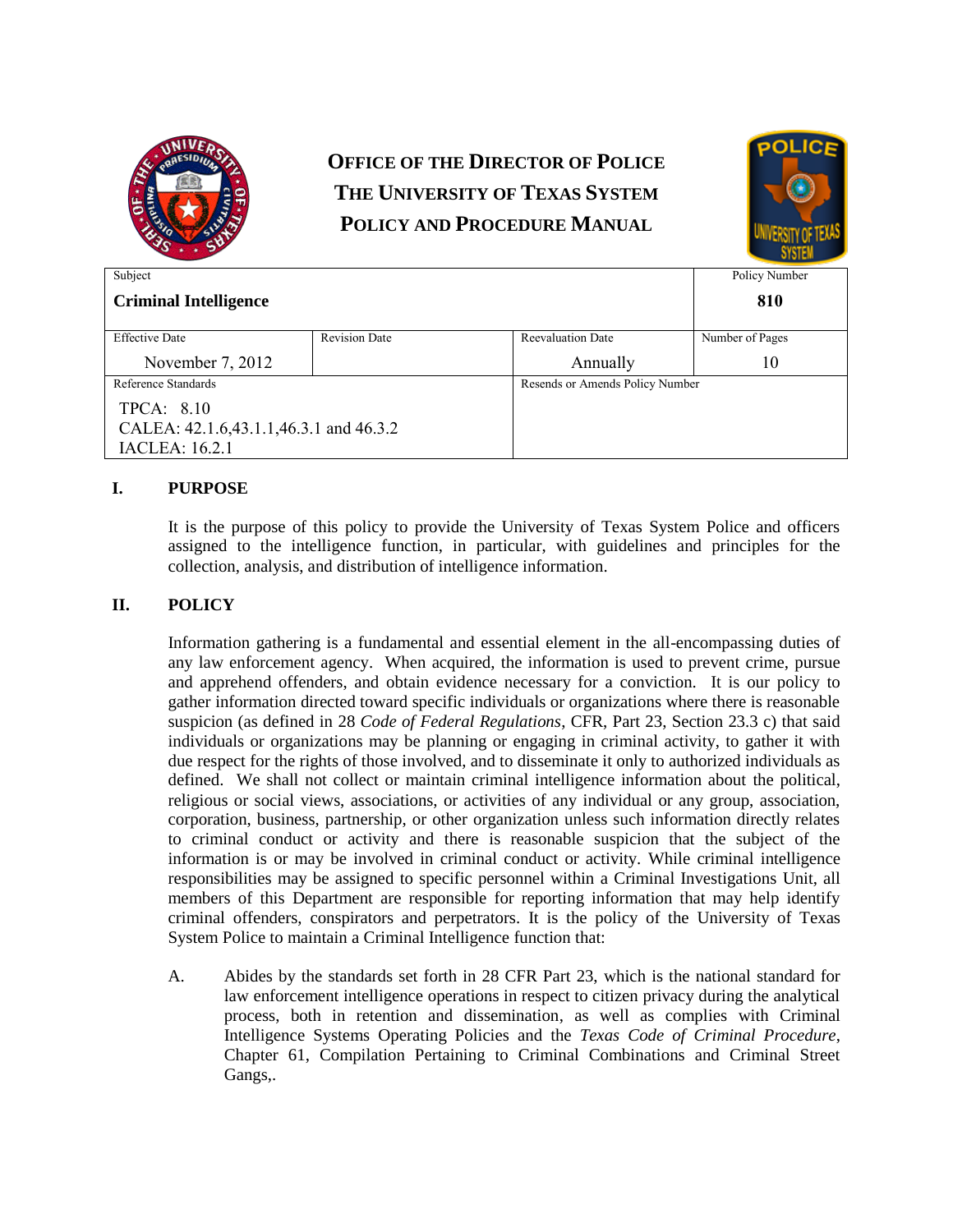# ODOP Policy 810 – Criminal Intelligence Page 2

- **B.** Collects information limited to specific criminal predicate and relates to activities that prevent threats to the University community and surrounding area.
- C. Analyzes the value and quality of information received concerning criminal activity.
- D. Disseminates criminal intelligence to proper units for action and/or information.
- E. Abides by the Nationwide Suspicious Activity Reporting (SAR) Initiative in regard to sharing intelligence information with those Federal law enforcement agencies tasked with investigating possible terrorist activities.

### Ш. **DEFINITIONS**

Criminal Information – Raw data that supports criminal intelligence investigative needs that may be gathered from tips, field contacts, open-source material, banking records, driver's license information, criminal history records, witness statements, officer observation, and suspicious activity reports.

Criminal Intelligence - Criminal Intelligence Information means data, which has been evaluated to determine that it:

- is relevant to the identification of and the criminal activity engaged in by an 1. individual who or organization which is reasonably suspected of involvement in criminal activity, and
- $2.$ meets criminal intelligence system submission criteria;
- $3.$ is compiled, analyzed and/or disseminated in an effort to anticipate, prevent, or monitor criminal activity.

Criminal Intelligence Report - the completed product of a process that converts individual items of information either into evidence or, more often, into insights, conclusions, or assessments that can form the basis for the development of law enforcement strategies.

Criminal Intelligence Systems – the facility, arrangements, equipment and procedures used for the receipt, storage, interagency exchange or dissemination, and analysis of criminal intelligence information.

Criminal Predicate – established when information exists that establishes sufficient facts to give a trained law enforcement officer a basis to believe that there is a reasonable possibility that an individual or organization is involved in a definable criminal activity or enterprise.

Intelligence Function - the organizational unit which operates an intelligence system on behalf of and for the benefit of a single agency or the organization which operates an inter-jurisdictional intelligence system on behalf of a group of participating agencies.

Participating Agency - an agency of local, county, State, Federal, or other governmental unit, which exercises law enforcement or criminal investigation authority and, which is authorized to submit and receive criminal intelligence information through an inter-jurisdictional intelligence system. A participating agency may be a member or a nonmember of an inter-jurisdictional intelligence system;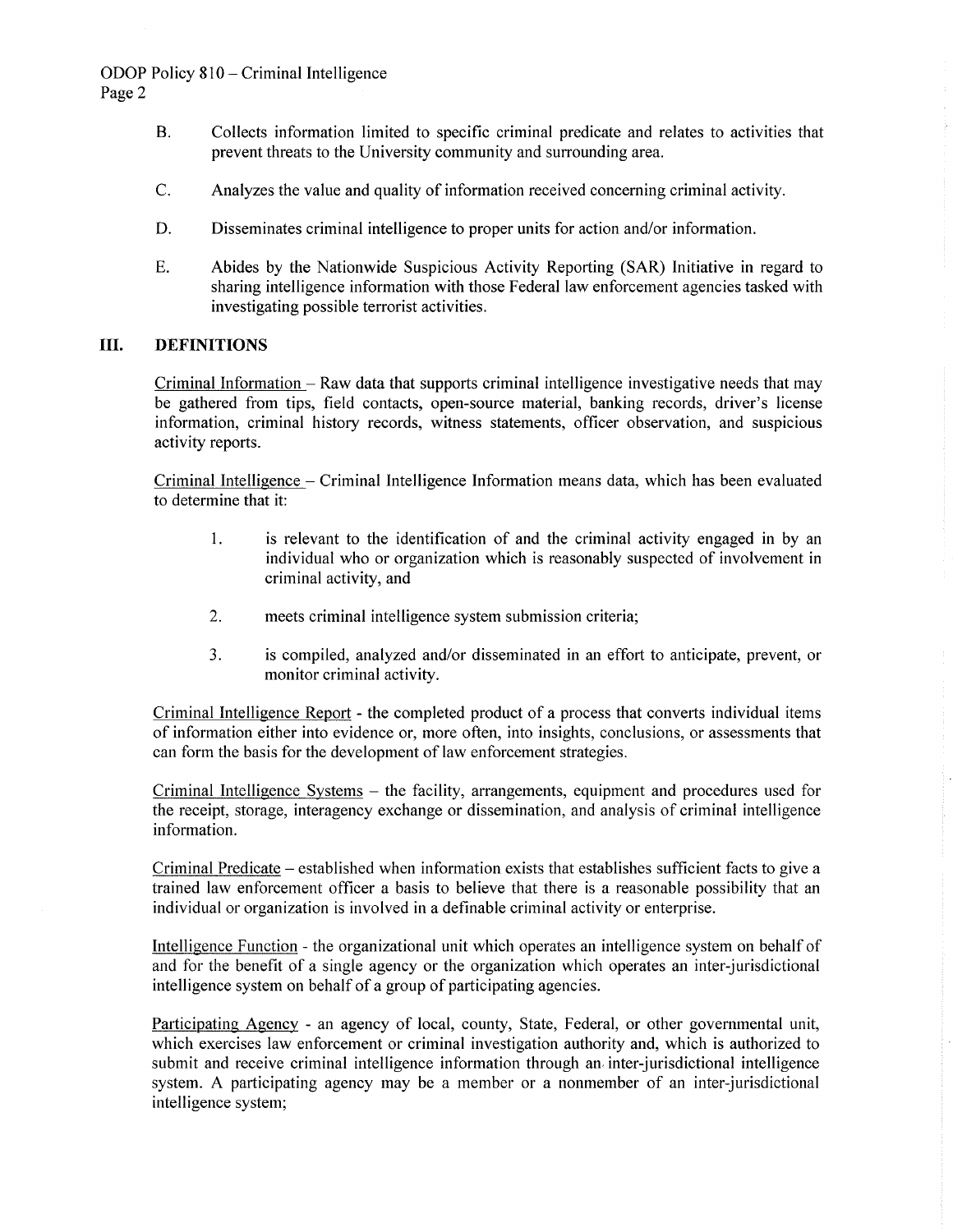Strategic Intelligence – information concerning existing patterns or emerging trends of criminal activity designed to assist in criminal apprehension and crime control strategies, for both shortand long-term investigative goals.

Tactical Intelligence – information regarding a specific criminal event that can be used immediately by operational units to further a criminal investigation, plan tactical operations, and provide for officer safety.

Threshold for Criminal Intelligence – the threshold for collecting information and producing criminal intelligence shall be the "reasonable suspicion" standard in 28 CFR, Part 23, Section 23.3c.

Validation of Information - the procedures governing the periodic review of criminal intelligence information to ensure its continuing compliance with system submission criteria established by regulation or program policy.

### IV. **PROCEDURES**

### $A<sub>1</sub>$ Criminal Intelligence

- 1. The Criminal Intelligence function and activity will be determined by the institution's chief of police.
- 2. Primary responsibility for the direction of intelligence operations; coordination of personnel; and collection, evaluation, collation, analysis and dissemination of intelligence information should be stored and retained under the Criminal Investigations Unit Commander and/or Supervisor under advisement of the assigned Intelligence Officer.
- 3. The intelligence function is often confronted with the need to balance informationgathering requirements for law enforcement with the rights of individuals. To this end, members of this agency shall adhere to the following:
	- Information gathering for intelligence purposes shall be premised on a) circumstances that provide a reasonable suspicion (as defined in 28 CFR, Part 23, Section 23.3c) in that information retained must be information relevant to the identification of, and the criminal activity engaged in by an individual, group of individuals or organizations that may be planning or engaging in criminal activity.
	- $b)$ Information that is collected and maintained in the intelligence files must be limited to actual or suspected criminal conduct that presents a threat to the community which may include, but not limited to:
		- (1) Crimes or suspected criminal activity committed in the area.
		- (2) Narcotic activity at the university and in the area.
		- (3) Movements and locations of known and suspected criminals.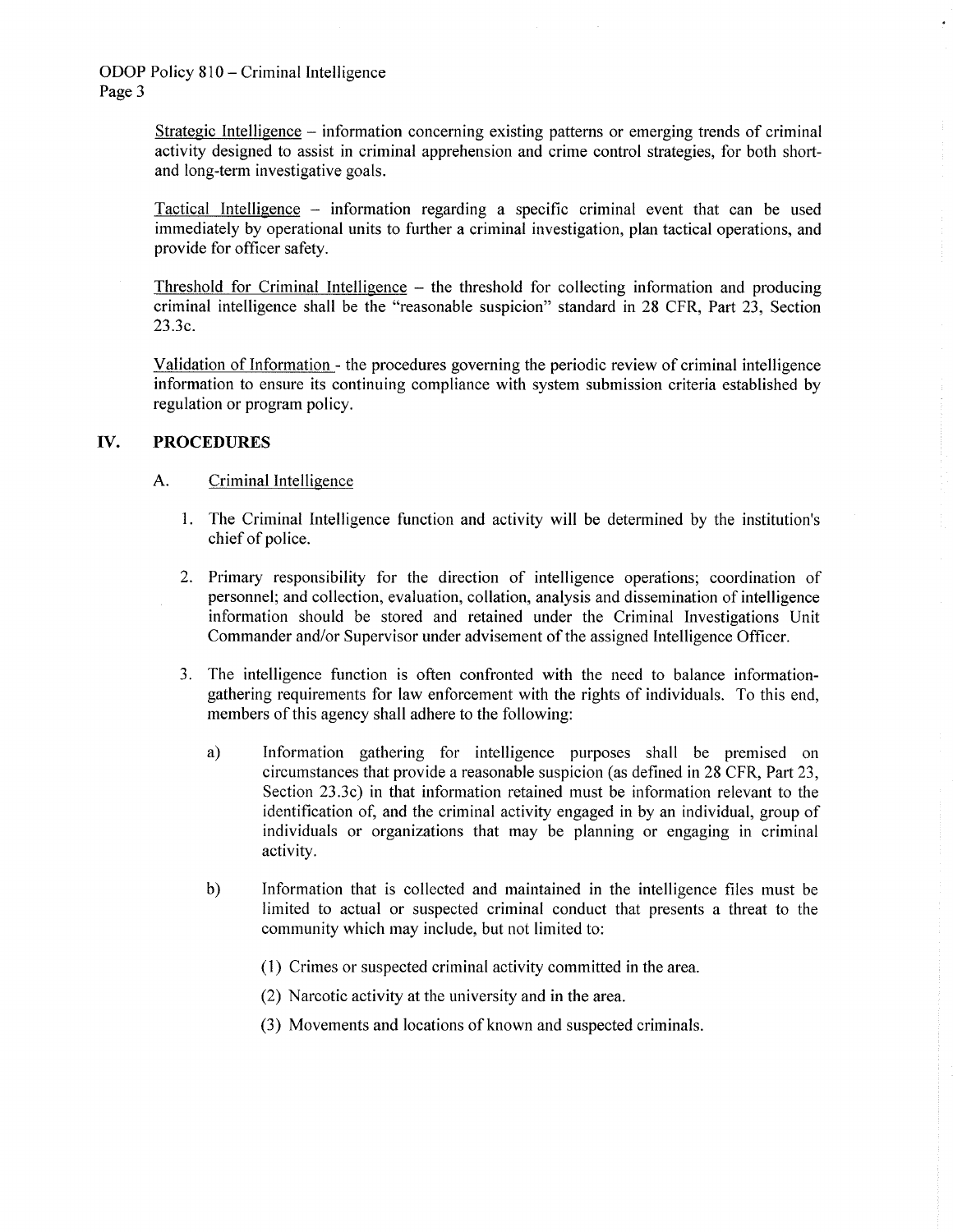- The intelligence function shall make every effort to ensure that information  $c)$ added to the criminal intelligence files or database is relevant to a current or ongoing investigation and the product of dependable and trustworthy sources of information. A record shall be kept of the source of all information received and maintained by the intelligence function.
- $d)$ Information gathered and maintained by the intelligence function for intelligence purposes may be disseminated only to appropriate persons for legitimate law enforcement purposes in accordance with law and procedures established by this Department. A record shall be kept regarding the dissemination of all such information to persons within this or another law enforcement agency while maintain the original information.
- 4. Personnel, equipment, and other resources utilized in the Intelligence function will be based on the following criteria:
	- $e)$ Seriousness of the criminal activity.
	- $\mathbf{f}$ Quality of the information.
	- Threat level to the community.  $g)$
	- $h)$ Availability of resources.
- 5. Techniques for the validation of information may include surveillance, undercover operations, and decoy operations as detailed in institutional department Criminal Investigation Division procedures.

### **B. Authorized Personnel/Access**

- 1. Information beneficial to an institutional department's intelligence effort shall be routed to the Criminal Investigations Supervisor by the person obtaining the information.
- 2. Each department maintaining criminal intelligence information shall ensure that administrative, technical, and physical safeguards (including audit trails) are adopted to insure against unauthorized access and against intentional or unintentional damage.
- 3. Access to the criminal intelligence files shall be restricted to the:
	- $a)$ Intelligence Officer
	- $b)$ Criminal Investigations Commander and/ or Supervisor
	- $c)$ ODOP Intelligence Coordinator Inspector
	- $\mathbf{d}$ Chief of Police or a specific designee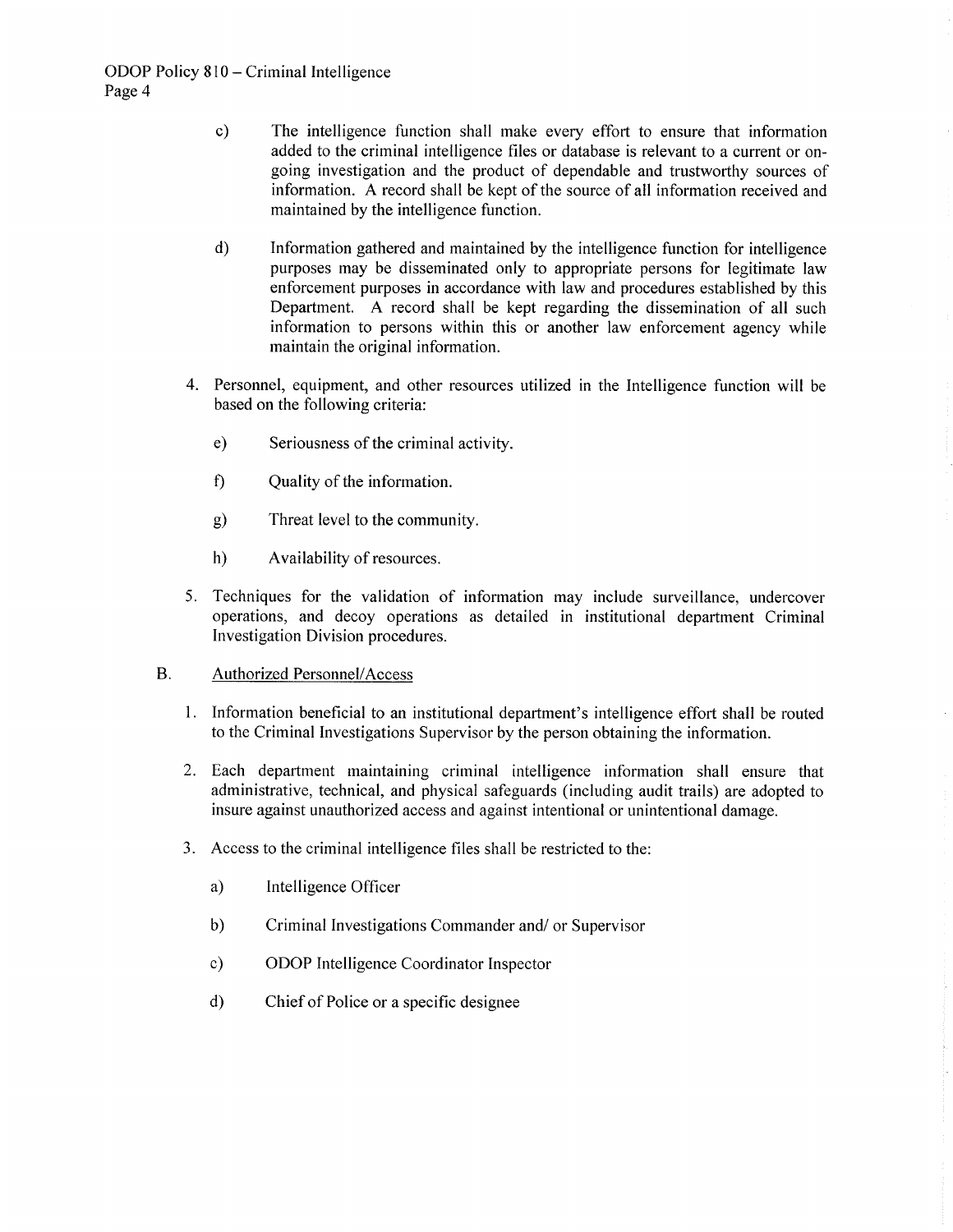# ODOP Policy 810 – Criminal Intelligence Page 5

- 4. Information entered into Intelligence files shall include the date of entry, source of information, and the name of the person making the entry. The Intelligence products will reflect the addition, deletion, or revision of information. The Intelligence products must contain information that is timely, accurate, thorough, pertinent, and actionable.
	- a) A record indicating who has been given information, the reason for the release of the information and the date of each dissemination outside the function shall be kept. The information shall be labeled to indicate levels of sensitivity, levels of confidence, and the identity of submitting agencies and control officials.
	- $b)$ Each departmental intelligence function must establish written definitions for the need to know and right to know standards for dissemination to other agencies. The function is responsible for establishing the existence of an inquirer's need to know and right to know the information being requested either through inquiry or by delegation of this responsibility to a properly trained participating agency, which is subject to routine inspection and audit procedures established by the.
	- $c)$ Each intelligence function shall ensure that the following security requirements are implemented:
		- (1) Where appropriate, functions must adopt effective and technologically advanced computer software and hardware designs to prevent unauthorized access to the information contained in the system;
		- (2) The function must restrict access to its facilities, operating environment and documentation for organizations and personnel authorized by the function;
		- (3) The function must store information in the system in a manner such that it cannot be modified, destroyed, accessed, or purged without authorization;
		- (4) The function must institute procedures to protect criminal intelligence information from unauthorized access, theft, sabotage, fire, flood, or other natural or man-made disaster;
		- (5) The function must promulgate rules and regulations based on good cause for implementing its authority to screen, reject for employment, transfer, or remove personnel authorized to have direct access to the system; and
		- (6) A function may authorize and utilize remote (off-premises) system databases, to the extent that they comply with these security requirements.
		- (7) The unauthorized release, dissemination or access to criminal intelligence files may result in disciplinary action and potential criminal charges.

### C. File Content

1. A function shall collect and maintain criminal intelligence information concerning an individual only if there is reasonable suspicion that the individual is involved in criminal conduct or activity, and the information is relevant to that criminal conduct or activity.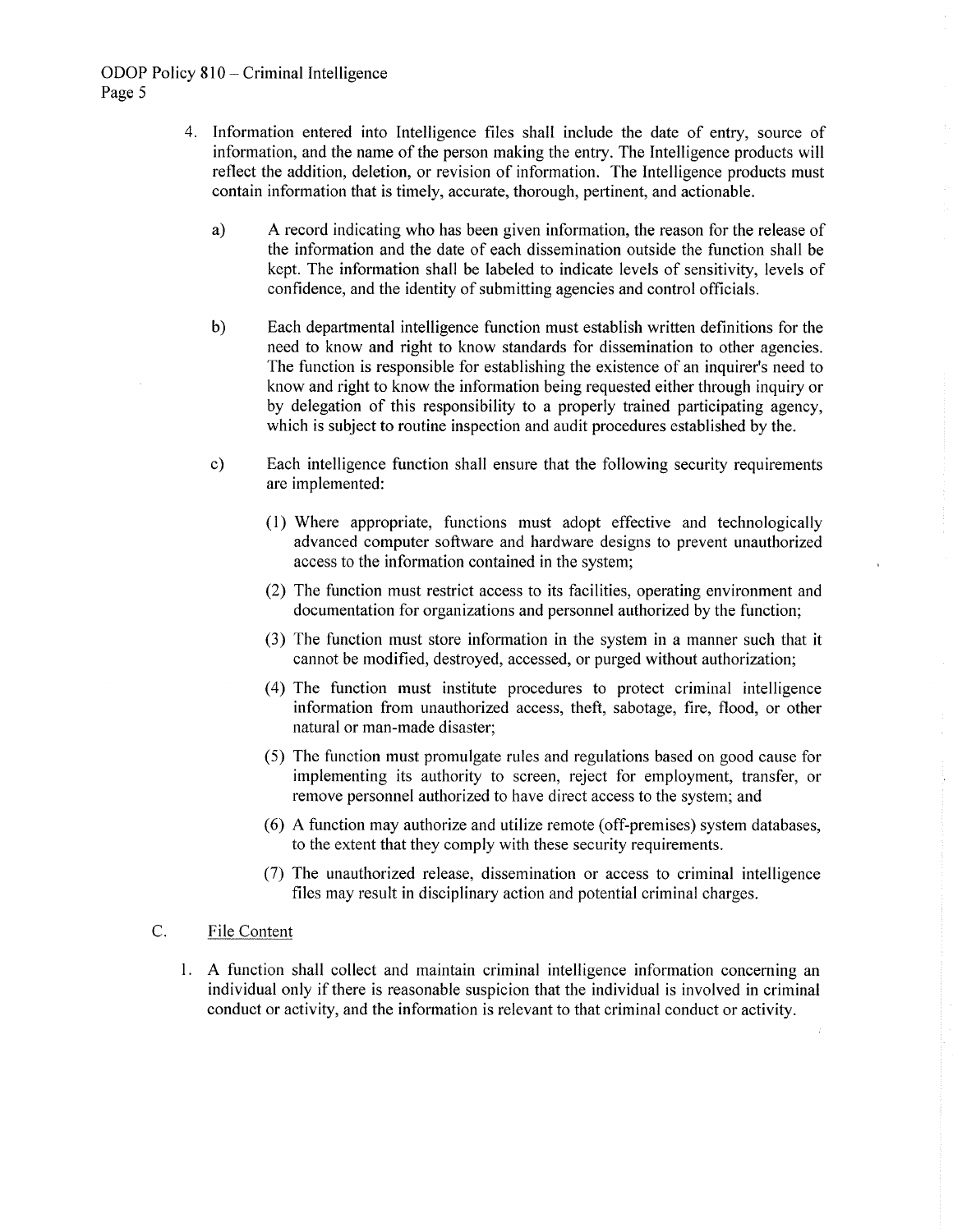# ODOP Policy 810 – Criminal Intelligence Page 6

- 2. A reasonable suspicion or criminal predicate is established when information exists, which establishes sufficient facts to give a trained law enforcement or criminal investigative agency officer, investigator, or employee a basis to believe that there is a reasonable possibility that an individual or organization is involved in a definable criminal activity or enterprise. In an inter-jurisdictional intelligence system, the function is responsible for establishing the existence of reasonable suspicion of criminal activity either through examination of supporting information submitted by a participating agency or by delegation of this responsibility to a properly trained participating agency, which is subject to routine inspection and audit procedures established by the function. A function shall not collect or maintain criminal intelligence information about:
	- Political, religious or social views, associations, or activities of any individual or a) any group, association, corporation, business, partnership, or other organization unless such information directly relates to criminal conduct or activity and there is reasonable suspicion that the subject of the information is or may be involved in criminal conduct or activity.
	- Information on an individual or group merely on the basis that such individual or  $b)$ group supports unpopular causes.
	- Information on an individual or group merely on the basis of ethnic background.  $c)$
- 3. A function shall not include in any criminal intelligence system information, which has been obtained in violation of any applicable Federal, State, or local law or ordinance. In an inter-jurisdictional intelligence system, the function is responsible for establishing that no information is entered in violation of Federal, State, or local laws, either through examination of supporting information submitted by a participating agency or by delegation of this responsibility to a properly trained participating agency, which is subject to routine inspection and audit procedures established by the function.
- 4. Criminal Offender Record Information (CORI) should be excluded from an intelligence file. This is because CORI may be subject to specific audit and dissemination restrictions, which are designed to protect an individual's right to privacy and to ensure accuracy.
- Also excluded are associations with individuals that are not of a criminal nature. 5.
- D. Compiling Intelligence
	- 1. Intelligence files/investigations or functions may be opened by the Intelligence Officer with sufficient information and justification. This includes but is not limited to the following types of information:
		- Subject, victim(s) and complainant as appropriate; summary of suspected a) criminal activity;
		- Anticipated investigative steps to include proposed use of informants,  $b)$ photographic, or electronic surveillance;
		- Resource requirements, including personnel and equipment;  $c)$
		- $\mathbf{d}$ Anticipated results; and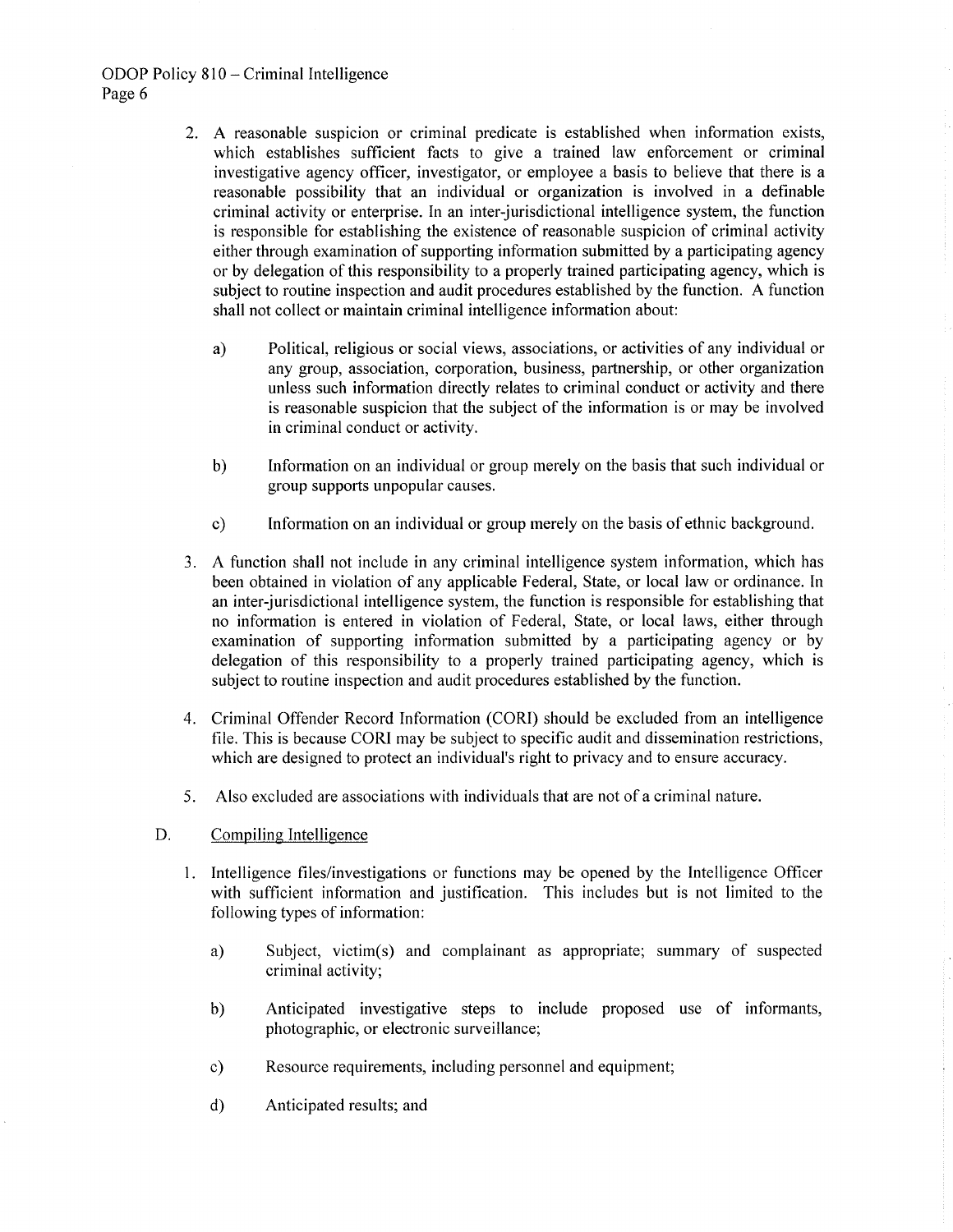- Problems, restraints, or conflicts of interest.  $e)$
- 2. Officers shall not retain official intelligence documentation for personal reference or other purposes but shall submit reports and information directly to the Intelligence Officer or Criminal Investigations Supervisor.
- 3. Information gathering using confidential informants as well as electronic, photographic, and related surveillance devices shall be performed in a legally accepted manner and in accordance with federal and state law and applicable procedures.

### E. Criminal Intelligence Analysis, Evaluation and Reports

- 1. The intelligence function shall establish and maintain a process to ensure that information gathered is subjected to review and analysis to derive its meaning and value. Where possible, information shall be evaluated with respect to reliability of source and validity of content. While evaluation may not be precise, this assessment must be made to the degree possible in order to guide others in using the information. A record shall be kept of the source of all information where known.
	- a) Source Reliability:
		- $\mathbf{Reliable}$  The reliability of the source is unquestioned or has been well  $(1)$ tested in the past.
		- $(2)$ **Usually reliable**  $-$  The reliability of the source can usually be relied upon as factual. The majority of information provided in the past has proven to be reliable.
		- $(3)$ **Unreliable** – The reliability of the source has been sporadic in the past.
		- $(4)$ **Unknown** – The reliability of the source cannot be judged. Its authenticity or trustworthiness has not yet been determined by either experience or investigation.
	- $b)$ Content Validity:
		- $(1)$ **Confirmed** – The information had been corroborated by an investigator or another independent, reliable source.
		- **Probable** The information is consistent with past accounts.  $(2)$
		- $(3)$ **Doubtful** – The information is inconsistent with past accounts.
		- $(4)$ **Cannot Be Judged** – The information cannot be judged. Its authenticity has not yet been determined by either experience or investigation.
- 2. Analytical material (i.e., intelligence) shall be compiled and provided to only authorized law enforcement authorities who shall agree to follow procedures regarding information receipt, maintenance, security and dissemination which are consistent with these principles. The reports should identify meaningful trends, patterns, methods, characteristics or intentions of criminal enterprises or individuals.
- 3. Reports and other investigative material and information received by an institutional police department shall remain the property of the originating agency, but may be retained by the department. Such reports and other investigative material and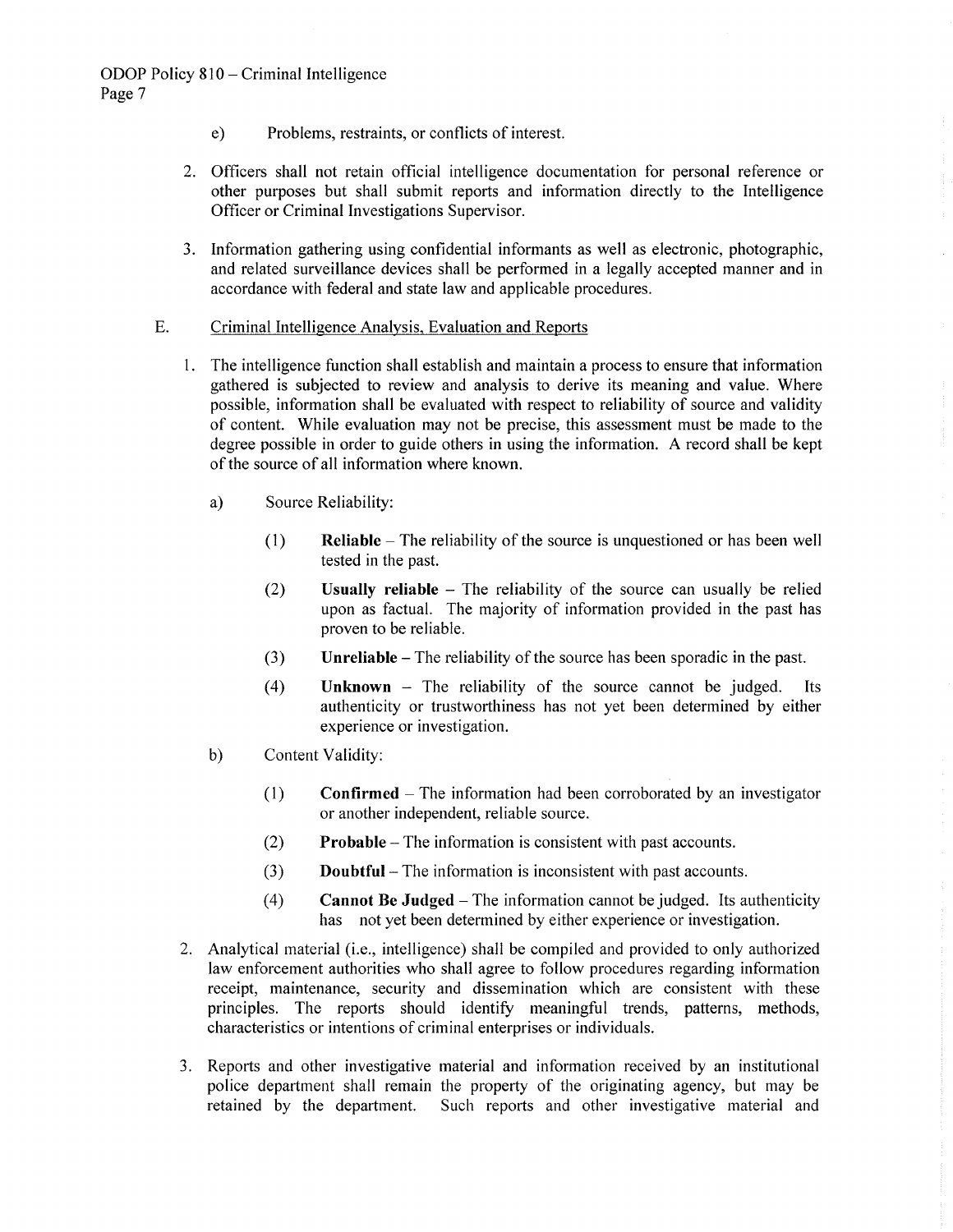information shall be maintained in confidence, and no access shall be given to another agency except with the consent of the originating agency.

- 4. Information having relevance to active cases or that requires immediate attention shall be forwarded to responsible investigative personnel as possible.
- 5. Analytical material shall be compiled and provided to authorized recipients as soon as possible where meaningful trends, patterns, methods, characteristics, or intentions of criminal enterprises or figures emerge.

#### $F_{1}$ Dissemination

- 1. A function or authorized recipient shall disseminate criminal intelligence information only where there is a need to know and a right to know the information in the performance of a law enforcement activity.
- 2. This shall not limit the dissemination of an assessment of criminal intelligence information to a government official or to any other individual, when necessary, to avoid imminent danger to life or property.
- 3. In order to maximize the value of Intelligence information gathered by this and other agencies, the Intelligence Officer shall develop and maintain a liaison with federal, State, and local Criminal Justice agencies for the purpose of the exchange of intelligence information. This exchange may be through informal channels or through formal meetings of persons involved in the Intelligence function.
- 4. The Intelligence Officer shall ensure that applicable intelligence information is distributed to the various departmental Units as needed. The Criminal Investigations Supervisor shall, at his/her discretion but not less than twice each year, solicit feedback from the various departmental Units as to the utility and timeliness of Intelligence information being provided.

#### $G_{\cdot}$ **File Status**

Intelligence file status will be classified as either "open" or "closed," in accordance with the following:

- 1. Open Intelligence files that are actively being investigated. In order to remain open, officers working such cases must file intelligence status reports covering case developments every 180 days.
- 2. Closed Intelligence files in which investigations have been completed, where all logical leads have been exhausted, or where no legitimate law enforcement interest is served. All closed files must include a final case summary report prepared by or with the authorization of the lead investigator.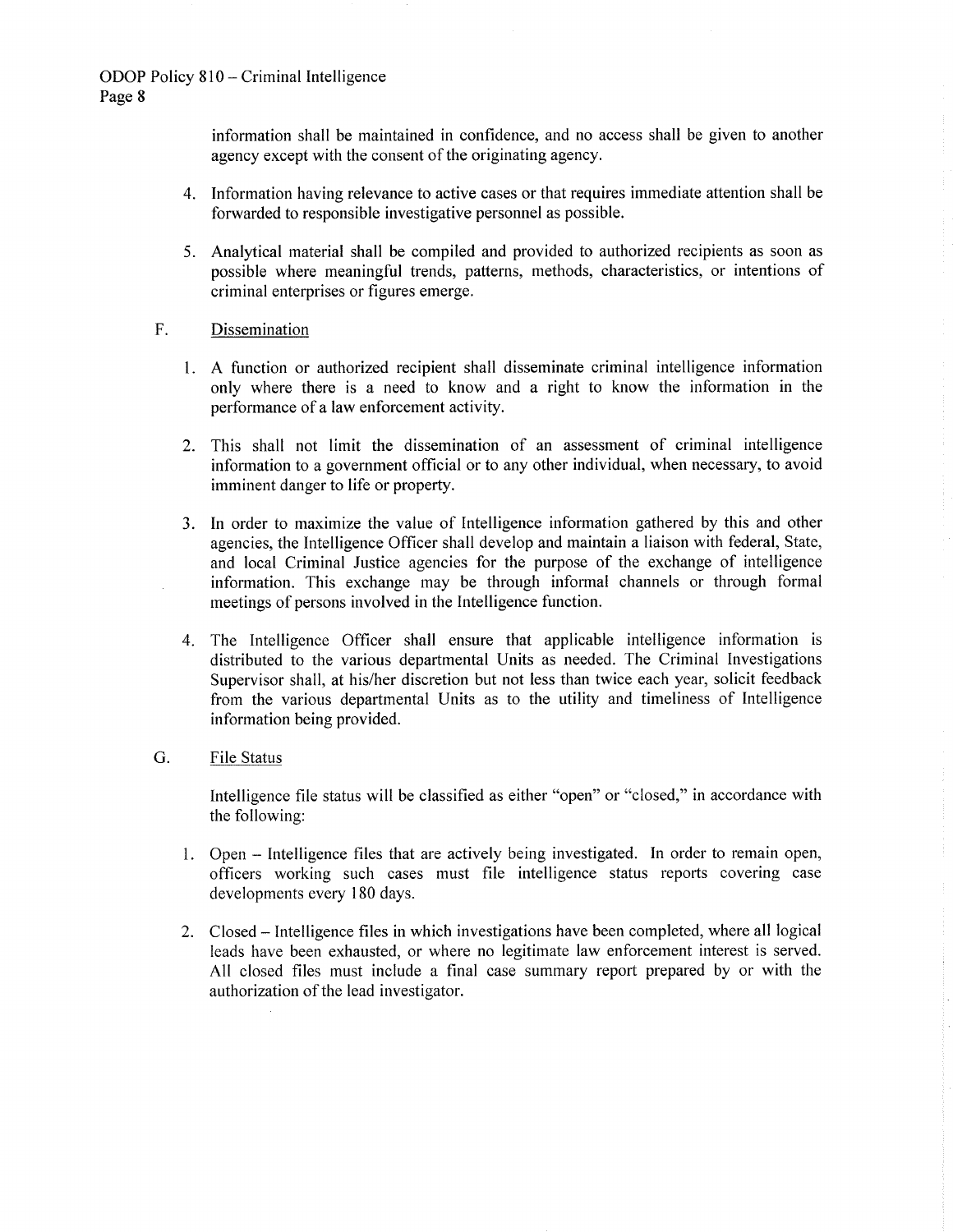#### H. Classification

Intelligence files will be classified in order to protect sources, investigations, lives of potential suspects as well as law enforcement officers, and individual's rights to privacy, as well as to provide a structure that will enable this agency to control access to intelligence. These classifications shall be reevaluated whenever new information is added to an existing intelligence file.

1. Restricted - intelligence files include those that contain information that could adversely affect an on-going investigation, create safety hazards for officers, informants, or others and/or compromise their identities. Restricted intelligence may only be released by approval of the Intelligence Officer, Criminal Investigations Unit Commander and/or Supervisor, or the Chief of Police to authorized law enforcement agencies with a need and a right to know.

Note: Information that implicates, suggests implication or complicity of any public official in criminal activity or corruption shall be immediately reported to the departments Chief or/and the Office of Director of Police.

- 2. Confidential intelligence is less sensitive than restricted intelligence. It may be released to agency personnel when a need and a right to know have been established by the Intelligence Officer or his designee or to another law enforcement agency.
- 3. Unclassified intelligence contains information from the news media, public records, and other sources of a topical nature to which, in its original form, the general public had direct access.

### I. **Auditing and Purging Files**

- 1. The Intelligence Officer is responsible for ensuring that files are maintained in accordance with the goals and objectives of the intelligence function and include information that is both timely and relevant. To that end, all intelligence files shall be audited and purged at the maximum retention period of five years as established in 28 CFR, Part 23. Each institutional department shall conduct an annual review and audit for all intelligence documents to ensure compliance.
- 2. When a file has no further information value and/or meets the criteria of any applicable law, it shall be destroyed. Documentation of files destroyed shall be maintained by the intelligence officer or function.

#### $J<sub>r</sub>$ Database User Training

Persons who enter information into or retrieves information from a UTSP intelligence database shall complete continuing education training, at least once for each continuous two-year period if the person has primary responsibility for performing this function.